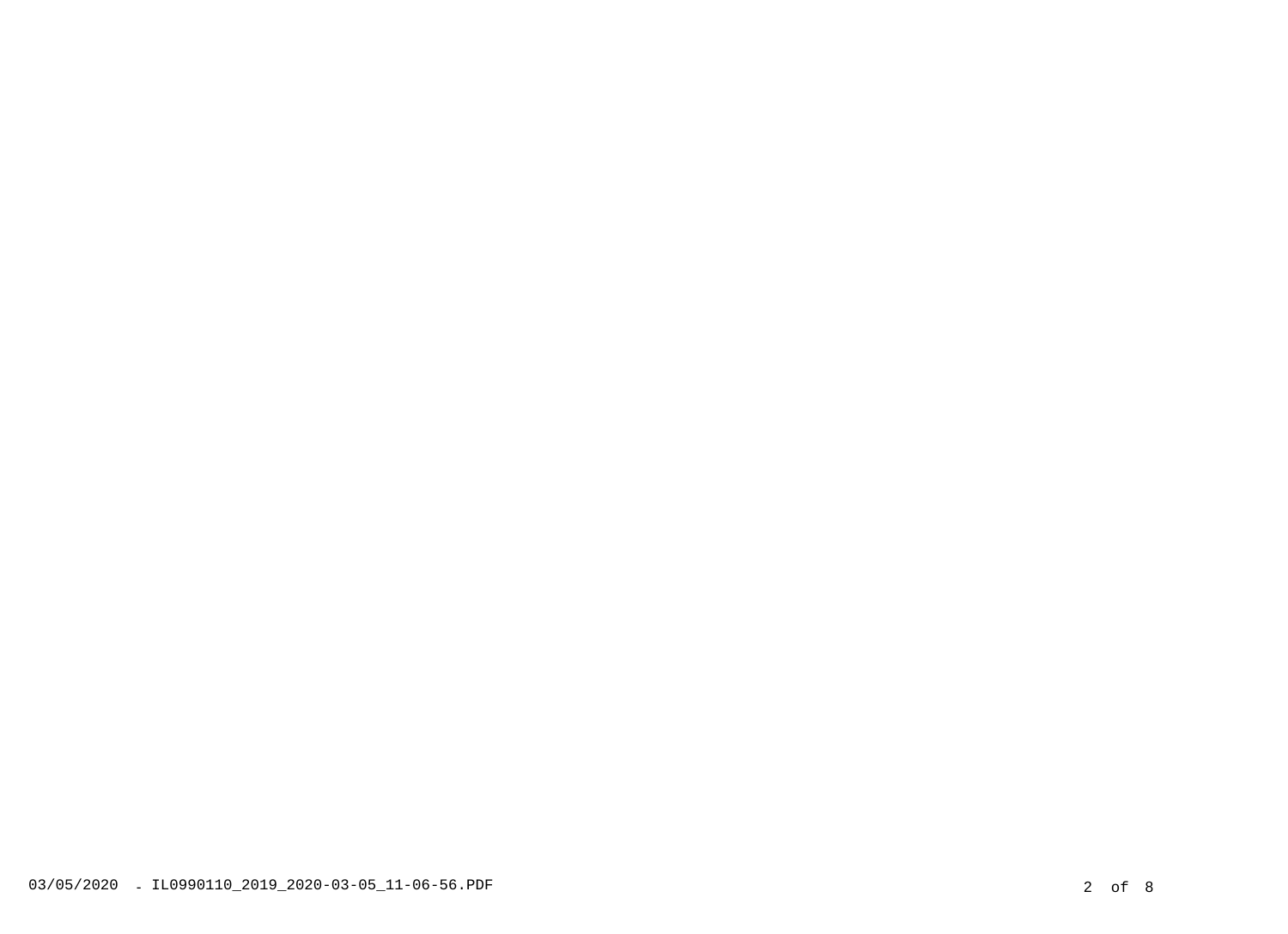## Source Water Information

| Source Water Name | Type of Water | Report Status Location |                                   |
|-------------------|---------------|------------------------|-----------------------------------|
| WELL 6 (01167)    | GW            | Active                 | 2651 North 2553rd Road River Road |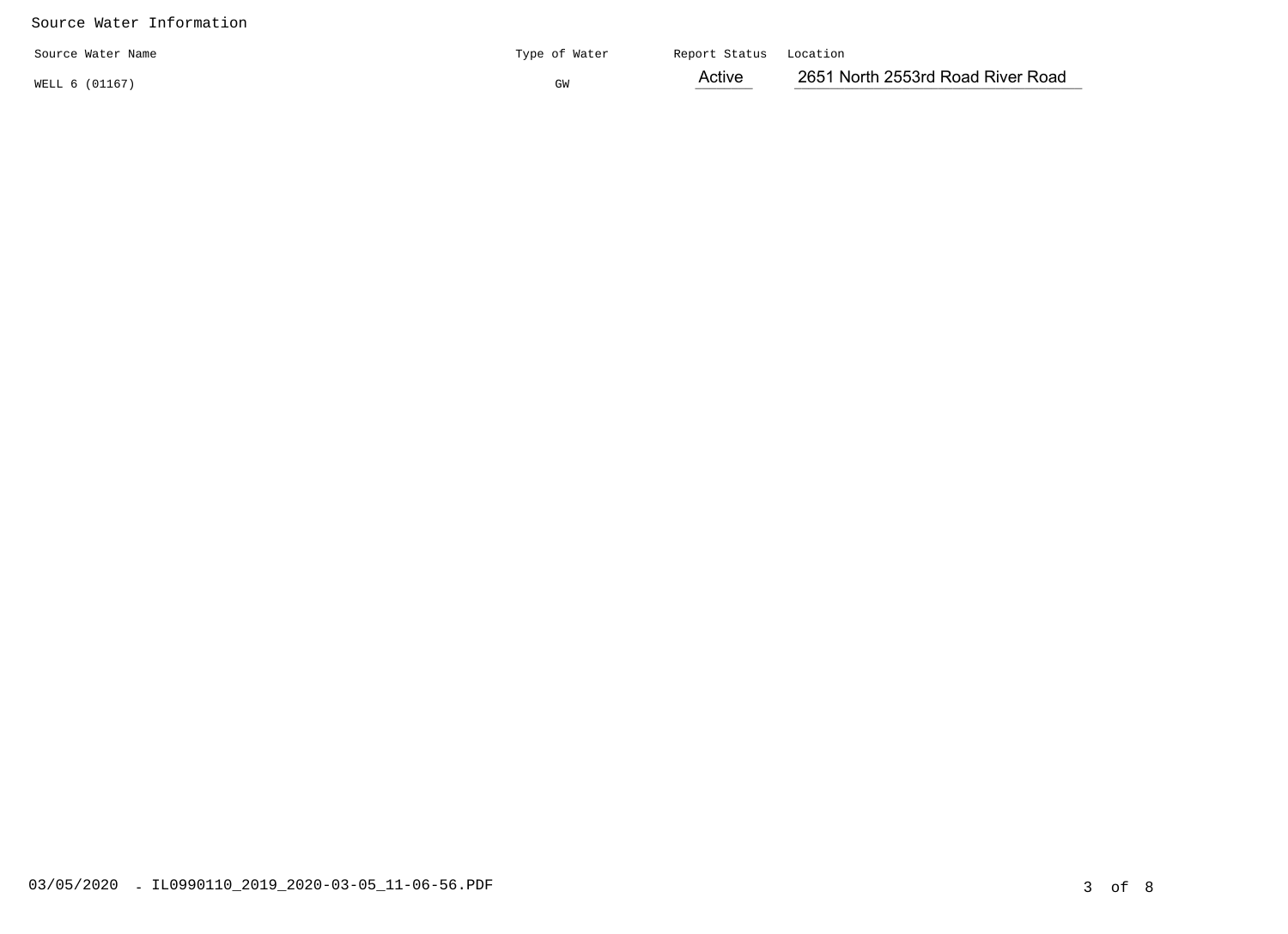### Source Water Assessment

We want our valued customers to be informed about their water quality. If you would like to learn more, please feel welcome to attend any of our regularly scheduled meetings. The source water assessment for our supply has been completed by the Illinois EPA. If you would like a copy of this information, please stopby City Hall or call our water operator at  $815$ -795-4000  $\qquad \qquad$  . To view a summary version of the completed Source Water Assessments, including: Importance of Source Water; Susceptibility to Contamination Determination; and documentation/recommendation of Source Water Protection Efforts, you may access the Illinois EPAwebsite at http://www.epa.state.il.us/cgi-bin/wp/swap-fact-sheets.pl.

Source of Water: MARSEILLES SOUTHBased on information obtained in a Well Site Survey conducted in 2003 by the Illinois Rural Water Association for the Illinois EPA, there are no potential sources within 1,500 feet of the well.The Illinois EPA has determined that the Marseilles South Water System Community Water Supply's source water is not susceptible to contamination. This determination is based on a number of criteria including; monitoring conducted at thewells; monitoring conducted at the entry point to the distribution system; and available hydro geologic data on the well.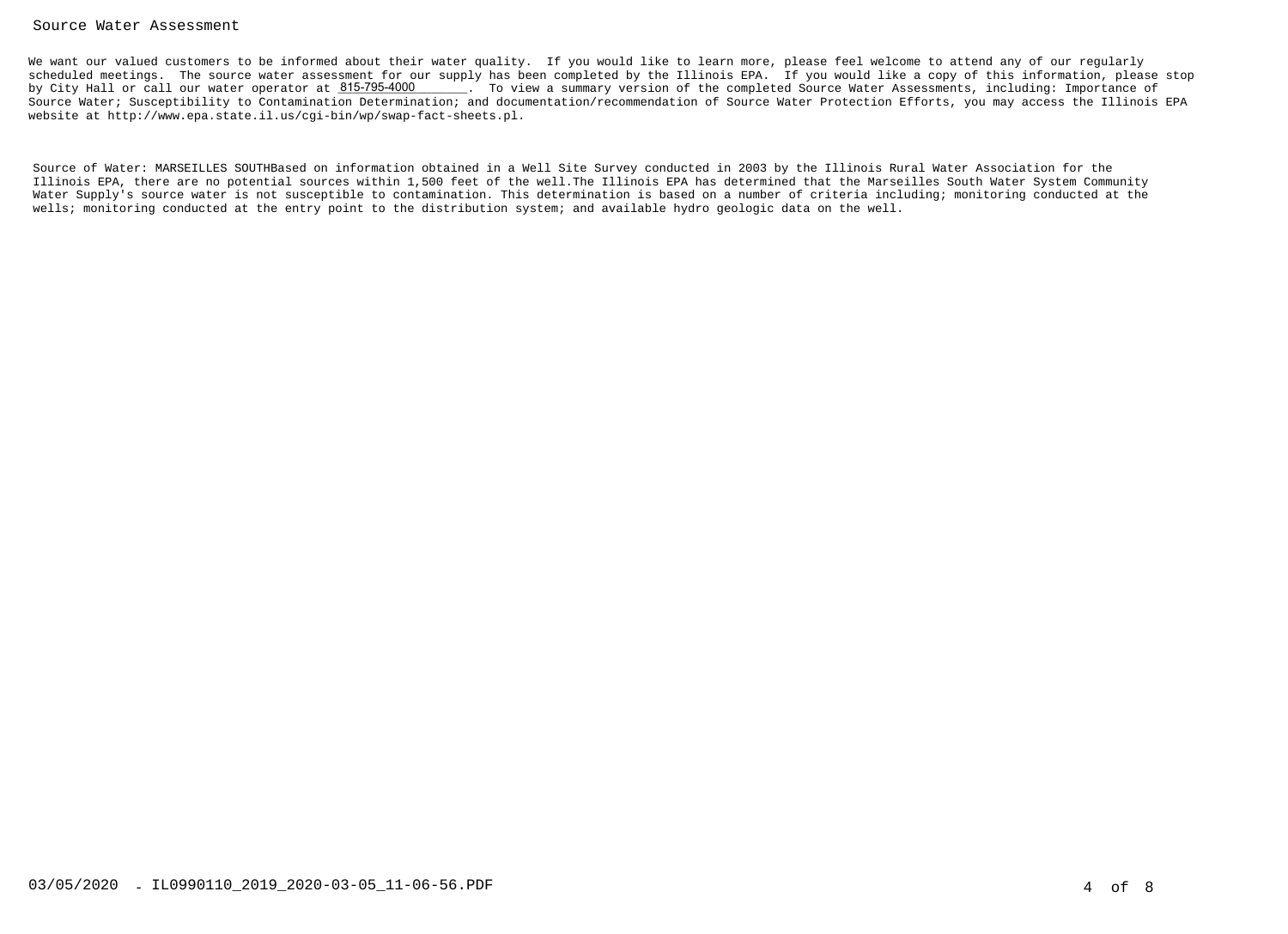#### **2019Regulated Contaminants Detected**

### **Lead and Copper**

Definitions:

 Action Level Goal (ALG): The level of a contaminant in drinking water below which there is no known or expected risk to health. ALGs allow for a margin ofsafety.

Action Level: The concentration of a contaminant which, if exceeded, triggers treatment or other requirements which a water system must follow.

| Lead and Copper | Date Sampled | MCLG | Action Level<br>(AL) | 90th<br>Percentile | # Sites Over<br>AL | Units | Violation | Likely Source of Contamination                                                                                |
|-----------------|--------------|------|----------------------|--------------------|--------------------|-------|-----------|---------------------------------------------------------------------------------------------------------------|
| Copper          | 06/19/2018   | 1.3  |                      | 0.745              |                    | ppm   |           | Erosion of natural deposits; Leaching from<br>wood preservatives; Corrosion of household<br>plumbing systems. |

### **Water Quality Test Results**

| Definitions:                                          | The following tables contain scientific terms and measures, some of which may require explanation.                                                                                                                                                                         |
|-------------------------------------------------------|----------------------------------------------------------------------------------------------------------------------------------------------------------------------------------------------------------------------------------------------------------------------------|
| Avq:                                                  | Requiatory compliance with some MCLs are based on running annual average of monthly samples.                                                                                                                                                                               |
| Level 1 Assessment:                                   | A Level 1 assessment is a study of the water system to identify potential problems and determine (if possible) why<br>total coliform bacteria have been found in our water system.                                                                                         |
| Level 2 Assessment:                                   | A Level 2 assessment is a very detailed study of the water system to identify potential problems and determine (if<br>possible) why an E. coli MCL violation has occurred and/or why total coliform bacteria have been found in our water<br>system on multiple occasions. |
| Maximum Contaminant Level or MCL:                     | The highest level of a contaminant that is allowed in drinking water. MCLs are set as close to the MCLGs as feasible<br>using the best available treatment technology.                                                                                                     |
|                                                       | Maximum Contaminant Level Goal or MCLG: The level of a contaminant in drinking water below which there is no known or expected risk to health. MCLGs allow<br>for a margin of safety.                                                                                      |
| Maximum residual disinfectant level or<br>MRDL:       | The highest level of a disinfectant allowed in drinking water. There is convincing evidence that addition of a<br>disinfectant is necessary for control of microbial contaminants.                                                                                         |
| Maximum residual disinfectant level<br>goal or MRDLG: | The level of a drinking water disinfectant below which there is no known or expected risk to health. MRDLGs do not<br>reflect the benefits of the use of disinfectants to control microbial contaminants.                                                                  |
| na:                                                   | not applicable.                                                                                                                                                                                                                                                            |
| $m$ rem:                                              | millirems per year (a measure of radiation absorbed by the body)                                                                                                                                                                                                           |
| $ppb$ :                                               | micrograms per liter or parts per billion - or one ounce in 7,350,000 gallons of water.                                                                                                                                                                                    |
| ppm:                                                  | milligrams per liter or parts per million - or one ounce in 7,350 gallons of water.                                                                                                                                                                                        |
| Treatment Technique or TT:                            | A required process intended to reduce the level of a contaminant in drinking water.                                                                                                                                                                                        |